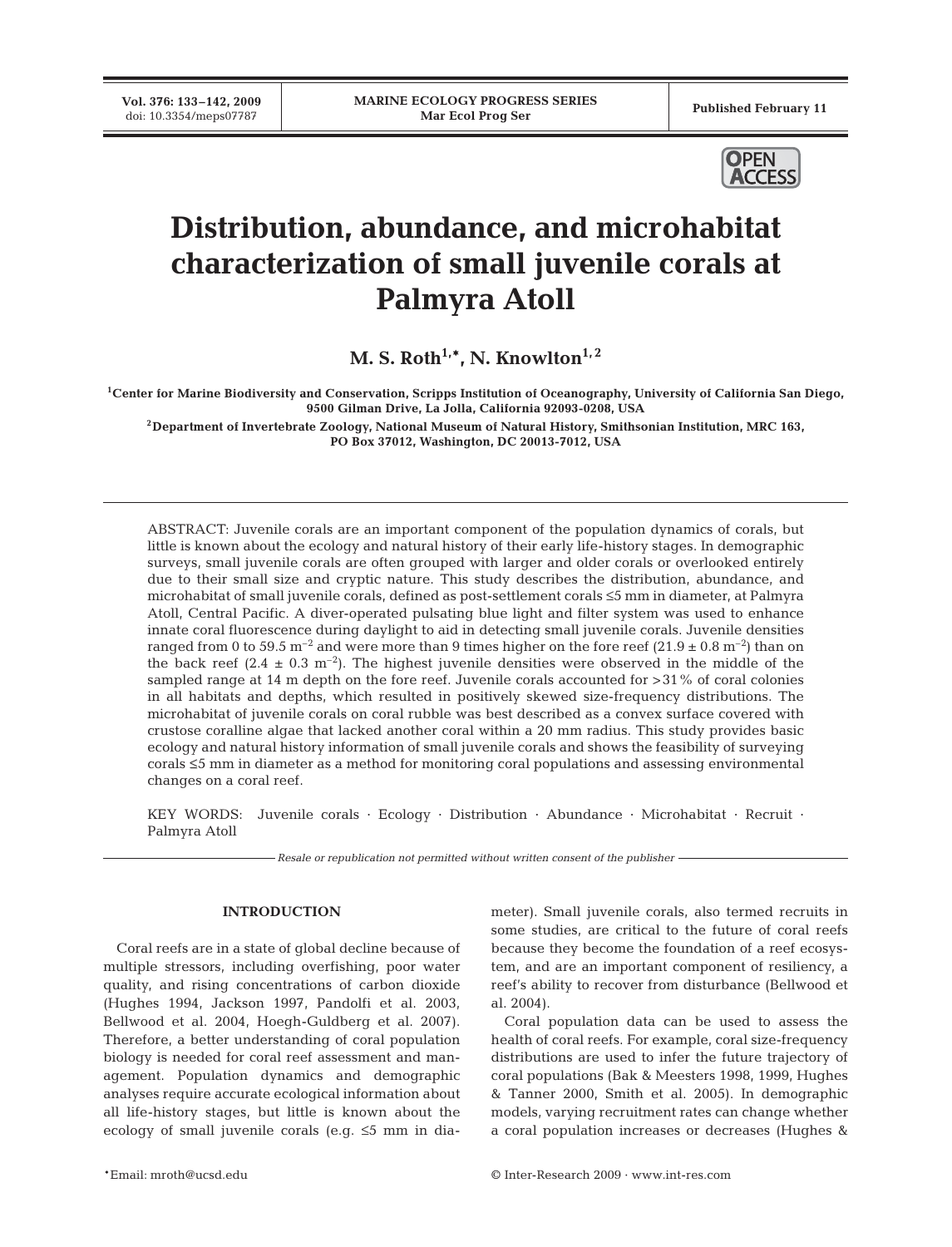Tanner 2000, Edmunds & Elahi 2007). The ecology and population dynamics of early post-settlement corals are poorly understood because of challenges in surveying juvenile corals. Coral recruits are often ≤1 mm (Babcock et al. 2003), making them difficult to detect on a coral reef (Miller et al. 2000). A lack of data on the abundance of juvenile corals can lead to erroneous size-frequency distributions and inaccurate population models.

There are 3 principal reasons why previous juvenile coral studies provide inadequate information on the earliest life-history stage of corals: (1) Many studies defined juvenile corals broadly, grouping small and large juveniles together. In studies that randomly surveyed juvenile coral densities on natural substrates (e.g. Bak & Engel 1979, Rogers et al. 1984, Edmunds & Carpenter 2001), the most common definition for a juvenile coral was a coral ≤40 mm in diameter (Fig. 1). Occasionally, size detection limits are reported as low





as 5 mm (Miller et al. 2000) or even 1 mm (Glassom & Chadwick 2006), but such small individuals are difficult to detect and are almost certainly underrepresented in these studies, as previously acknowledged (Miller et al. 2000, Glassom & Chadwick 2006). (2) Artificial substrates such as ceramic tiles are often used to study post-settlement recruits (Hughes et al. 1999, Mundy 2000, Fox 2004). Population dynamics on artificial substrates are substantially different than on natural reef substrates (Rylaarsdam 1983) because artificial substrates often lack appropriate chemical cues from biofilms and/or crustose coralline algae to which juvenile corals respond (Morse & Morse 1996). Furthermore, mortality on artificial substrates is much higher than on natural substrates (Rylaarsdam 1983). Hence, basic measurements of distribution and abundance on artificial substrates may differ from measurements on natural reef substrates because the population dynamics are likely to be dissimilar between the 2 environments. (3) Most previous studies of juvenile corals have been conducted on degraded coral reefs. Over 70% of the previous density studies, including the 2 previous studies that included a  $\leq$ 5 mm size class (Smith 1992, Mumby 1999), were carried out in the Caribbean (Fig. 1), where significant reductions in the abundance of herbivores and carnivores began centuries ago, followed by major losses of architectural species beginning in the 1970s (Jackson 1997, Aronson et al. 2002, Gardner et al. 2003, Pandolfi et al. 2003). Thus, the importance of the present study was to provide ecological data on small juvenile corals on natural substrates of a healthy coral reef, thereby addressing the limitations of previous studies.

The objective of the present study was to characterize the distribution, abundance, and microhabitat of corals ≤5 mm in diameter using a novel modification of fluorescence techniques. Coral fluorescence has been used recently to help observe coral recruits, because both corals and their symbiotic dinoflagellates autofluoresce when excited with specific wavelengths of light. Past studies have shown that nighttime use of fluorescence techniques results in recruits being more easily observed than in traditional daytime searches (Piniak et al. 2005). Nighttime surveys using fluorescence techniques located 20 to 50% more coral recruits and smaller recruits compared to traditional daytime searches (Baird et al. 2006). However, night diving is logistically more complicated than day diving. The present study modified the fluorescence technique by adding a pulsating excitation light so that small corals would be easily detected during the day.

The present study was conducted at Palmyra Atoll (5° 52' N, 162° 06' W), a US territory in the Northern Line Islands, Central Pacific (Fig. 2). Palmyra is characterized as a healthy coral reef community with a com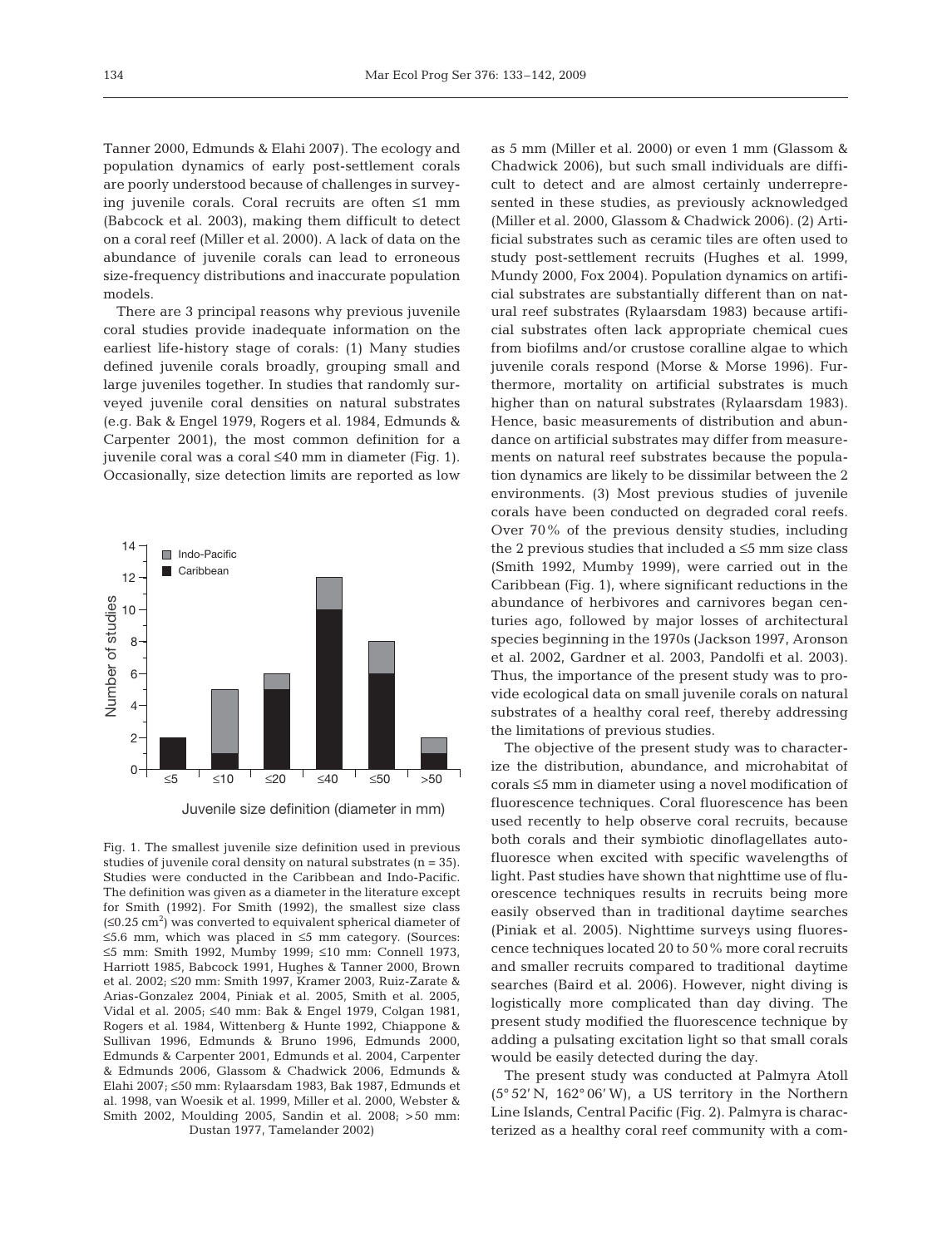plete food web, a predominance of crustose coralline algae and hard coral cover, and low biomass of fleshy algae (Sandin et al. 2008). There are 36 genera and 176 species of scleractinians found on Palmyra (Maragos et al. 2008b). Because of Palmyra's geographic isolation, restricted human presence, and recent protection by the US Fish and Wildlife Service, many localized sources of anthropogenic stress, such as overfishing, are absent. Despite some physical alterations to the atoll during World War II (Dawson 1959, Maragos et al. 2008a), Palmyra ranks as exceptionally healthy compared to most reefs (Knowlton & Jackson 2008).

## **MATERIALS AND METHODS**

**Study locations.** Palmyra Atoll is exposed to considerable wave action and strong currents. Depending on the positing of the Intertropical Convergence Zone, Palmyra lies within the North Equatorial Current or the North Equatorial Countercurrent (Hamann et al. 2004, Maragos et al. 2008b). The present study included atoll-wide surveys in both the fore reef and the back reef in August and September 2006 (Fig. 2). The fore reef was dominated by *Montipora* spp., *Pocillopora* spp., *Fungia* spp., *Pavona* spp., and *Porites* spp., while the back reef was dominated by *Montipora* spp., *Pocillopora* spp., *Pavona* spp., and *Acropora* spp. (M. S. Roth unpubl. data). Previous studies found 20 and 45% live coral cover on the fore reef (Sandin et al. 2008 and NOAA data reported therein). Eight fore reef sites were haphazardly chosen to span the north and south sides of the atoll, encompassing all sloping fore reef habitat. Each fore reef site was surveyed at 3 depths: 10, 14, and 18 m. Because of wave exposure, it was not

Fig. 2. Study sites at Palmyra Atoll (5°52' N, 162° 06' W). Transect and quadrat surveys were conducted at all sites  $(O)$ , and rubble surveys were conducted on a subset of sites (×). Fore reef sites are labeled from west to east: (1: Tortugonas, 2: North Beach, 3: Aviation, and 4: Quail on the north side of the atoll, and 5: Penguin Spit, 6: Paradise, 7: North South Causeway, and 8: Southeast Corner on the south side of the atoll). Back reef sites were labeled from north to south: (A: Tortugonas, B: Far North of Longline Wreck, C: North of Longline Wreck, D: Longline Wreck, E: Penguin Spit Permanent, F: Penguin Spit Mid on the west side of the atoll, G: Northeast Coral Gardens, and H: Southeast Coral Gardens on the east side of the atoll)

feasible to survey shallower depths on the fore reef, and that area was devoid of corals. The back reef primarily consisted of habitat on the western side of the atoll with 2 shallow pools on the eastern side of the atoll. Sites were haphazardly chosen to span the western side of the atoll, and at sites of interest including the Longline Wreck (Site D, Fig. 2) and the Northeast and Southeast Coral Gardens (Sites G and H, Fig. 2). On the shallow back reef, it was only possible to survey at 1 depth at each site, which varied from 1.5 to 4.9 m.

**Detection of juvenile corals using pulsating fluorescence-aided visualization.** In the present study, a small juvenile coral was defined as a post-settlement coral with its longest diameter ≤5 mm. Hereafter, small juvenile corals are referred to as juvenile corals. Any corals ≤40 mm are most likely to arise from sexual reproduction rather than asexual reproduction (Bak & Engel 1979) and were easy to distinguish from corals produced through asexual reproduction by growth and morphological characteristics.

When excited with blue light, both corals and their symbiotic dinoflagellates autofluoresce. Coral autofluorescence, which is primarily green but can also be other colors, is due to the presence of fluorescent proteins, while dinoflagellate red autofluorescence is due to chlorophyll. Autofluorescence was detected with a prototype lighting system (NightSea). The light (UK C4) was modified so that both bulbs were fitted with a custom blue interference filter to induce autofluorescence. In an improvement over previous fluorescence methods, one of the bulbs was customized to flash. A diving mask yellow barrier filter, which blocked the excitation light to the viewer, enabled the easy detection of corals including those on all sides of surfaces

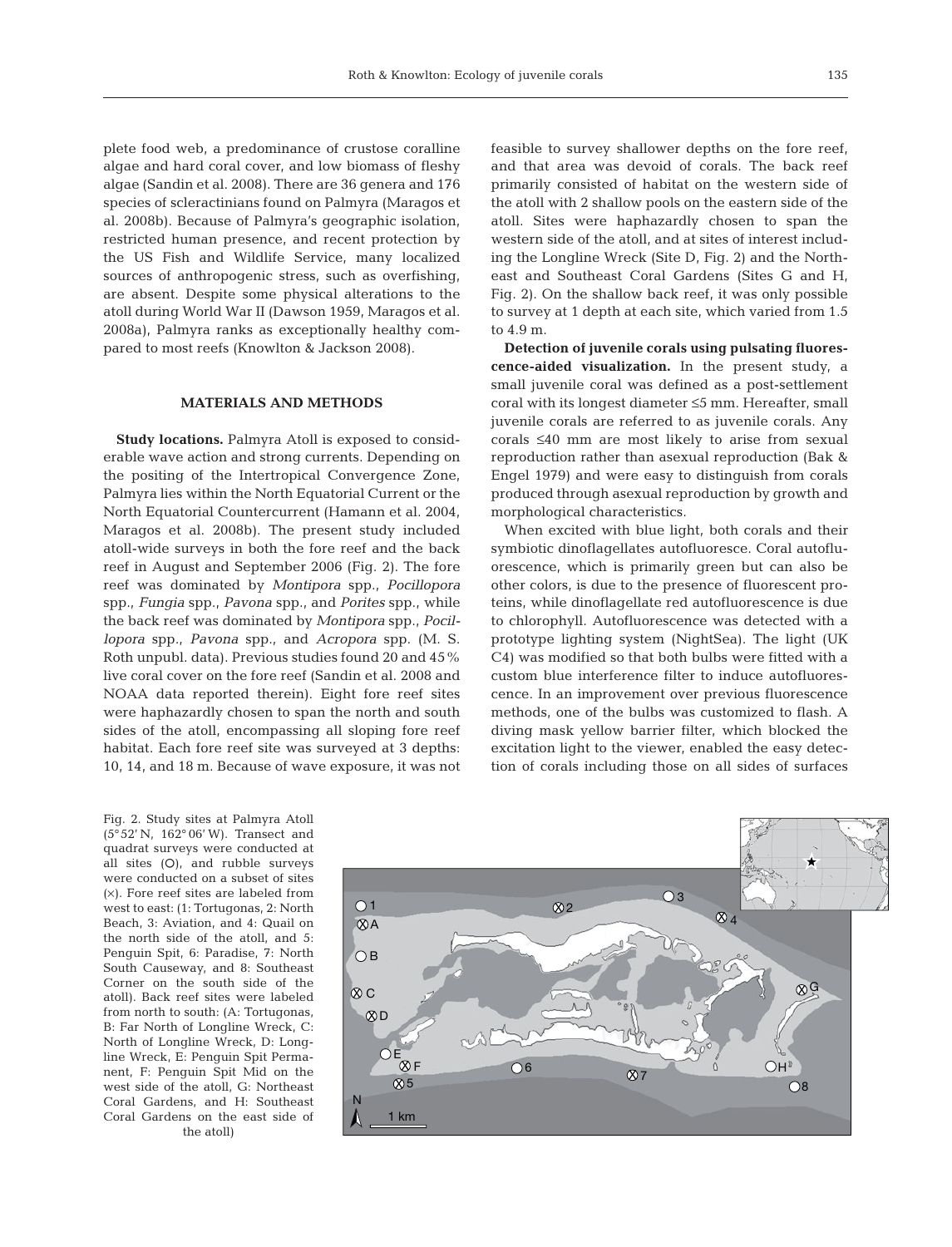and in crevices. The pulsating excitation light caused corals <1 mm in diameter to 'blink' conspicuously, even in daylight. Because other reef organisms fluoresce, it was necessary to discriminate small corals from similar-looking organisms such as anemones and zoanthids, which were soft when probed compared to corals. The only coral species observed without autofluorescence was the azooxanthellate *Tubastrea* sp.; additionally hydrocorals in the genus *Stylaster* lacked autofluorescence. There have been observations of non-fluorescent morphs of coral species (Salih et al. 2000, Baird et al. 2006).

**Transect and quadrat surveys.** The fore reef and back reef of Palmyra Atoll were surveyed using transects and quadrats. Quadrats with a circular area of  $0.24$  m<sup>2</sup> were placed every 5 m along 50 m transects of constant depth. All scleractinian corals inside or partially inside a quadrat were counted and binned into size classes using longest diameter as the size criterion. As described in the previous paragraph, a pulsating blue light with a barrier filter was used during the daytime to facilitate detection of the smallest corals. Because the lighting system was intended to enhance detection of juvenile corals, corals were counted whether they were detected under blue light or sunlight. Because it was not possible to taxonomically identify small juvenile corals, surveys represent the whole coral community. At each fore reef site 9 to 11 quadrats were sampled, and 11 quadrats at each back reef site.

**Rubble surveys.** To determine the microhabitat characteristics of juvenile corals, coral rubble pieces were collected and carefully examined for juvenile corals using white and blue light and a stereomicroscope. Two 5 gallon (19 l) buckets of rubble from the top ~10 cm of the reef were collected at each site, and the volume of rubble collected determined by water displacement. A subset of back reef and fore reef sites (Fig. 2) were surveyed for logistical reasons. All sides of the rubble were examined but it was not feasible to record the orientation of each piece of rubble. The size of each coral was measured with vernier calipers and the coral microhabitat was described by the surface geometry, substrate material and proximity to other corals. The geometry was defined by the surface plane on which the coral was lying: convex surface, depression (concave surface), hole/crevice (cavity in the surface), or cryptic (other non-exposed surfaces such as between branches). The substrate material was recorded as anything underneath the coral; when a coral was lying on crustose coralline algae and bare space, both were included. A coral was categorized as having a coral neighbor if there was a coral within 20 mm of its perimeter. The microhabitat characteristics of 2 size classes of corals  $(≤1$  and  $4-5$  mm) were

compared using the frequency distributions of microhabitat data.

**Statistical analyses.** Statistical analyses were conducted using JMP version 7.0 and R software version 2.2.1. A 2-way ANOVA (site and depth) was used to test for differences in juvenile densities on the fore reef. A 1-way ANOVA (site) was used to test for differences in juvenile densities in the back reef. To compare the fore reef and back reef communities, data from fore reef (all depths) and back reef were used in statistical analyses. Unpaired *t*-tests were used to compare fore reef and back reef juvenile densities. Juvenile densities were expressed as mean ± SE. Sizefrequency histograms were created from ln-transformed data, and compared to normal distributions based on the characteristics of the data using the Kolmogorov-Smirnov test (Bak & Meesters 1998, 1999). Skewness was calculated from transformed data and its significance was determined by a comparison with the skewness of 10 000 replicates of resampling a normal distribution with the same sample size. Pearson's  $\chi^2$  tests were used to test for differences in microhabitat (geometry and substrate) frequency among juveniles from different depths on the fore reef. Pearson's  $\chi^2$  test with Yates continuity correction was used to compare juvenile neighbor microhabitat data from different depths on the fore reef. Additionally, Pearson's  $\chi^2$  test was used to test for differences in microhabitat between ≤1 and 4–5 mm corals. Back reef juvenile corals in the rubble surveys were not included in statistical analyses because of low sample size. Statistical significance was based on an  $\alpha$  = 0.05 level.

## **RESULTS**

#### **Coral size-frequency distribution**

Juvenile corals constituted a substantial proportion of the total coral population (Table 1). The proportion of juveniles was much larger on the fore reef  $(34.7 \pm$ 0.9%) than the back reef  $(8.6 \pm 0.1\%)$ . The coral population at Palmyra Atoll was dominated by smaller corals (Fig. 3). Logarithmic transformations of neither the fore reef nor the back reef coral population size frequencies were normally distributed (p < 0.001 for each); both were significantly right- (positive) skewed, with skewness values of  $+1.22$  (p < 0.001) and  $+0.72$  $(p < 0.001)$ , respectively. On the fore reef, the size distribution was significantly right-skewed at each depth examined:  $+1.13$  (p < 0.001) at 10 m,  $+1.29$  (p < 0.001) at 14 m, and  $+1.21$  (p < 0.001) at 18 m. These results indicate that each habitat contained more small corals than would be predicted by a normal distribution (Fig. 3).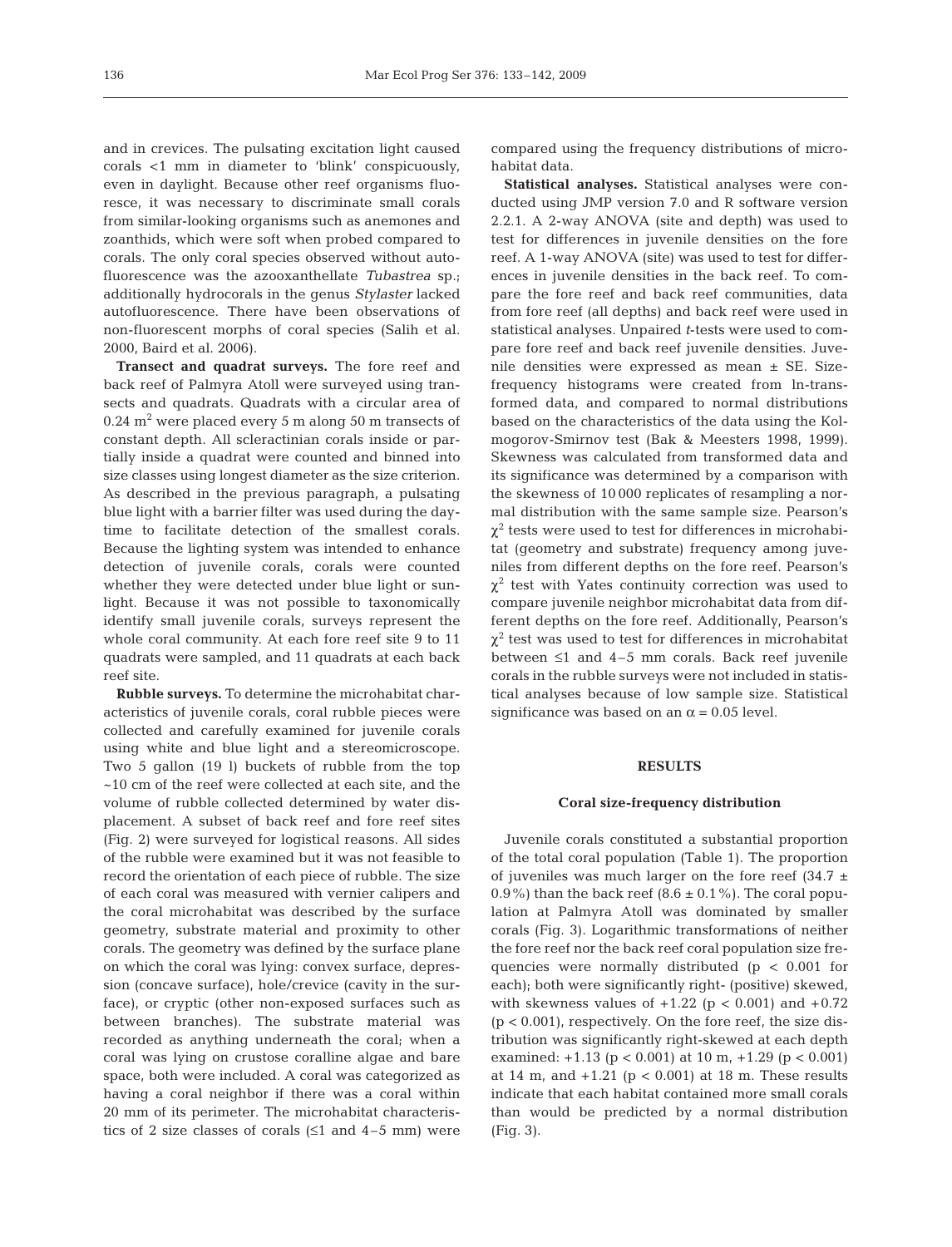| Habitat         | N   | Density $(m^{-2})$ | % of total corals |
|-----------------|-----|--------------------|-------------------|
| 10 m fore reef  | 86  | $17.05 + 1.06$     | $33.7 \pm 0.7$    |
| 14 m fore reef  | 82  | $30.13 \pm 1.64$   | $36.7 \pm 0.6$    |
| 18 m fore reef  | 78  | $18.60 \pm 1.10$   | $32.6 \pm 0.7$    |
| Total fore reef | 246 | $21.90 \pm 0.77$   | $34.7 + 0.9$      |
| Back reef       | 88  | $2.41 \pm 0.30$    | $8.6 \pm 0.1$     |
| Total           | 334 | $16.77 + 0.61$     | $31.1 + 0.3$      |
|                 |     |                    |                   |

Table 1. Juvenile coral (≤5 mm) density and percentage of total corals. N: number of quadrats. Data are mean ± SE

#### **Juvenile coral distribution and abundance**

In the transect and quadrat surveys, a total of 1338 juvenile corals were counted in  $80.16$  m<sup>2</sup> reef sampled. Average juvenile density on the fore reef was over 9 times higher and statistically different than the back reef  $(t_{332} = 7.4, p < 0.001$ ; Table 1). On the fore reef, both depth  $(F_{2,222} = 7.4, p < 0.001)$  and site  $(F_{7,222} = 4.4,$ p < 0.001) had a significant effect on the juvenile density, but the interaction between depth and site was not significant  $(F_{14,222} = 1.2, p = 0.26; Fig. 4A)$ . Average density was highest at mid-depths (14 m), with shallower (10 m) and deeper (18 m) depths having densities of 43 and 38% respectively of densities observed at mid-depths. The highest recorded juvenile density was 59.5  $\pm$  8.3 m<sup>-2</sup> at Site 5 (Penguin Spit) at a depth of 14 m. The southern sites (Sites 5 to 8, Fig. 2) had higher densities of juvenile corals that were significantly different from the northern sites (Sites 1 to 4;  $t_{244} = 2.8$ , p < 0.01), but there was no difference in densities between western (Sites 1, 2, 5, and 6) and eastern sites (Sites 3, 4, 7, and 8;  $t_{244} = -0.6$ , p = 0.52). On the back reef, there were 2 sites without juvenile corals. There were no sig-



Fig. 4. Juvenile coral (≤5 mm in diameter) densities at the (A) fore reef by depth and site and (B) back reef by site. Data are mean ± SE. See Fig. 2 legend for site codes

nificant differences in juvenile densities among back reef sites  $(F_{7,80} = 2.1, p = 0.05; Fig. 4B)$ .

The coral rubble surveys showed similar juvenile distribution and abundance patterns to the transect and quadrat surveys. We sampled 114 l of coral rubble



Fig. 3. Size distribution of corals. (A) Untransformed size-frequency distribution on the fore reef (n = 3713) and the back reef (n = 591). Size-frequency distribution of logarithmically transformed data on (B) the fore reef and (C) the back reef. In (B) and (C), the curve represents the normal distribution. Coral distributions were significantly right-skewed (p < 0.001) and significantly different from the normal distribution (p < 0.001 for each). Labels on the *x*-axis were represented by their endpoints (e.g. 20 represents 0–20 and 40 represents 20.01–40)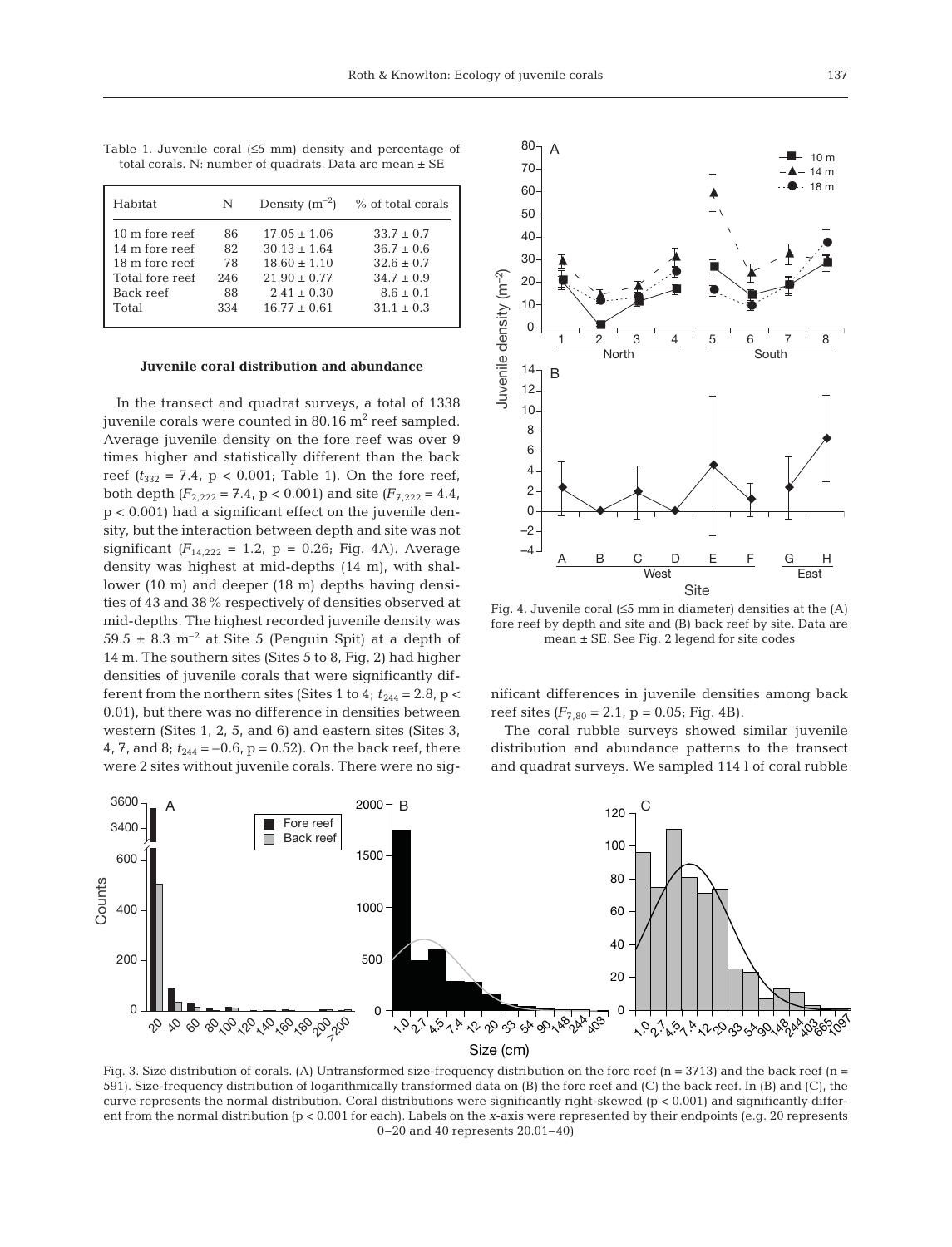from 4 fore reef sites and 5 back reef sites. On the fore reef, most juvenile corals (45.7%) were found at the mid-depth of 14 m, followed by 18 m (40.9%) and 10 m (13.4%). As with the density data, more juveniles were observed in the fore reef rubble  $(n = 314)$  than the back reef rubble  $(n = 8)$ .

#### **Juvenile coral microhabitat**

Based on microhabitat analysis of 314 juvenile corals obtained from the fore reef coral rubble, most juvenile corals were found on convex surfaces, rather than in depressions, holes/crevices, or other cryptic locations (Fig. 5A), a pattern that was not affected by depth ( $\chi^2$  =  $6.7$ ,  $p = 0.35$ ). Corals were predominately located on crustose coralline algae, followed by bare space at all depths (Fig. 5B). Surprisingly, >12% of corals were found on the brown encrusting alga *Lobophora* sp. The substrate characteristic patterns were not significantly different between samples collected from 14 and 18 m  $(\chi^2 = 3.0, p = 0.38)$ . These patterns were generally similar to substrate characteristics from corals collected from 10 m, but the crustose coralline algae microhabitat was less dominant ( $\chi^2$  = 24.2, p < 0.001). Just under



Fig. 5. Microhabitat characteristics, (A) geometry and (B) substrate, of juvenile corals (≤5 mm in diameter) on coral rubble from the fore reef. See 'Materials and methods' for description of surface geometry

half (48%) of the corals had a coral neighbor within a 20 mm radius.

The microhabitats of corals ≤1 and 4–5 mm were not statistically different. The ratio of substrate geometries (convex:depression:hole/crevice:other cryptic) for ≤1 mm corals was 41:21:10:11 and for 4–5 mm corals was 42:11:8:5 ( $\chi^2$  = 3.7, p = 0.29). The distribution of substrates (crustose coralline algae:bare:*Lobophora* sp.: other) for  $\leq 1$  mm corals was 58:32:10:2 and for 4-5 mm corals was  $48:34:10:6 \ (\chi^2 = 2.9, p = 0.40)$ . The distribution of neighbors (with:without) for ≤1 mm corals was 37:46 and for 4–5 mm corals was 29:36 ( $\chi^2$  = 0.03, p = 0.87).

Too few juveniles were found on the back reef for statistical analyses of their microhabitat characteristics. Qualitatively, back reef juvenile corals appeared to have similar microhabitat distributions as fore reef corals.

## **DISCUSSION**

The present study used a modified fluorescence technique to make extensive daytime observations of juvenile corals. The equipment required was low-tech, easy to use while SCUBA diving, and affordable for scientists and managers. Coral species that have nonfluorescent morphs may be more difficult to detect and could be underrepresented in these surveys. However, this methodology significantly enhanced the ability to detect small corals that are otherwise difficult to observe and enabled a thorough investigation of the distribution, abundance, and microhabitat of small corals.

The microhabitat data confirmed what is well known—that juvenile corals prefer crustose coralline algae and bare space (Morse & Morse 1996, Harrington et al. 2004)—but provided some surprising results. Most intriguing was that *Lobophora* sp. was chosen as a substrate for coral settlement and that large  $(4-5$  mm) and small juveniles  $(51$  mm) had similar distributions in this regard. This suggests that *Lobophora* sp. did not affect juvenile survivorship at these size classes, perhaps questioning the negative effects of macroalgae on juvenile corals on some reefs. Evidence of these negative effects includes macroalgae decreasing juvenile coral settlement, growth rates, and survivorship in some species (Lirman 2001, Birrell et al. 2005, Box & Mumby 2007). However, neither settlement rates nor survivorship of coral larvae from *Favia fragrum* were negatively affected by settling on the green alga *Halimeda opuntia*, nor was development of the recruits affected over 5 d (Nugues & Szmant 2006). It is likely that the competition between coral and algae could be affected by nutrients and herbivory (Jompa & McCook 2002).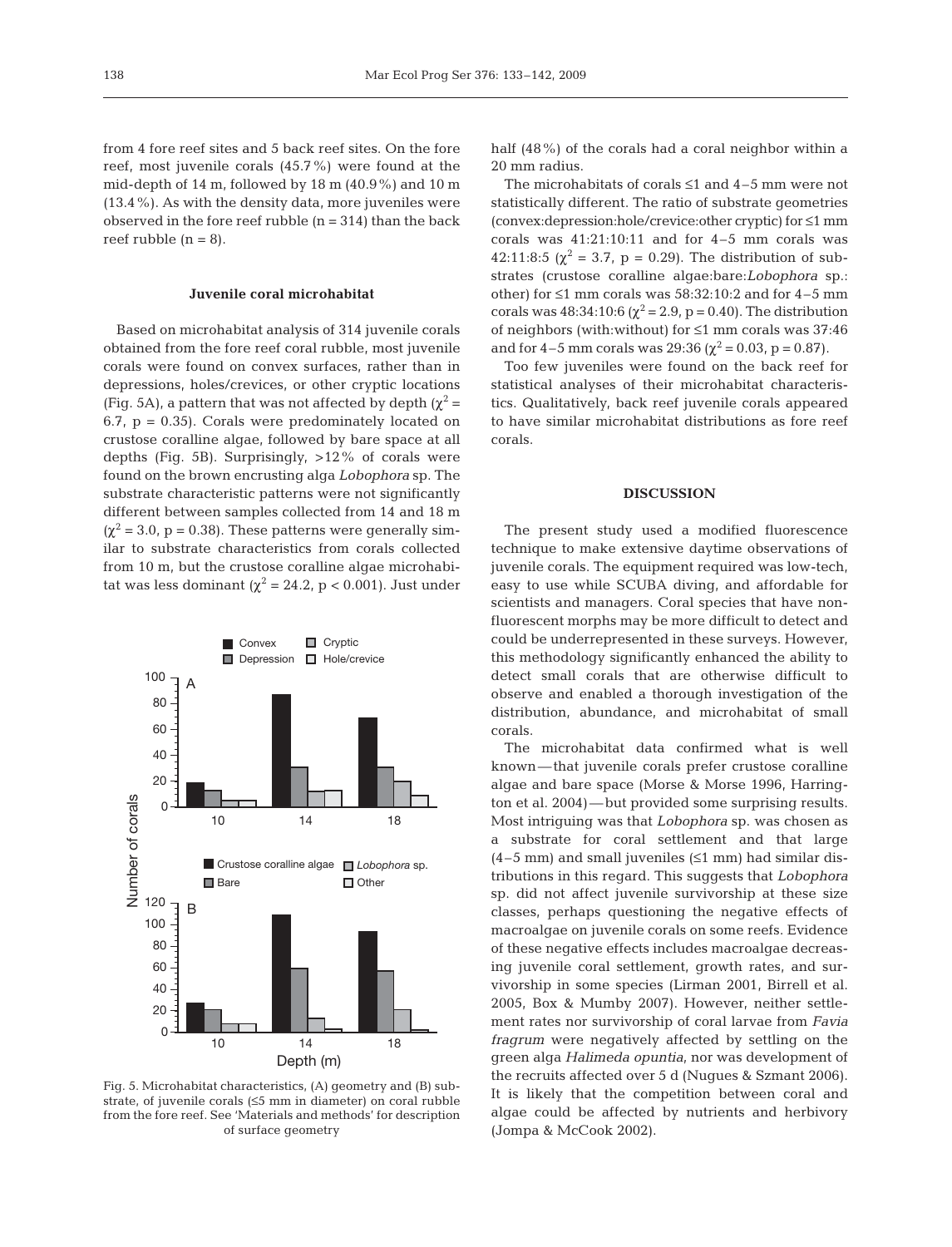In contradiction to what was anticipated, the distribution of microhabitat substrates was identical between  $\leq 1$  and 4–5 mm corals. These results may challenge previous assumptions of the effects of microhabitat on recruit survivorship (Caley et al. 1996), including geometry (Sammarco 1980), substrate (Harrington et al. 2004), and competition (Sammarco 1991). Other studies have also reported a lack of strong correlation between microhabitat (orientation of substrate) and survivorship in the Caribbean (Edmunds et al. 2004) and on the Great Barrier Reef (Babcock & Mundy 1996), despite selection for particular microhabitats.

Juvenile coral (≤5 mm) densities on the fore reef at Palmyra Atoll were highest at mid-depths of 14 m, possibly representing a balance between considerable wave exposure at shallower depths and less solar irradiance at deeper depths. Palmyra receives different currents depending on the time of year (Hamann et al. 2004, Maragos et al. 2008b), which may have contributed to a more homogeneous environment. Studies on small-scale flow around Palmyra during coral spawning times could elucidate the spatial patterns of coral recruitment, particularly because coral recruitment can vary considerably in space and time (Hughes et al. 1999). The much lower densities on the back reef compared to the fore reef may have resulted from differences in biological communities or environmental conditions including human alterations to the hydrodynamics due to prior construction during World War II (Dawson 1959, Maragos et al. 2008a).

The 2 other studies of juvenile corals ≤5 mm, which were conducted in the Caribbean (Fig. 1), reported lower densities than those observed on the reefs of Palmyra Atoll (Smith 1992, Mumby 1999). Smith (1992) recorded juvenile densities up to  $\sim$  24 m<sup>-2</sup> in Bermuda (data estimated from size-class distribution in Smith 1992, their Fig. 2); Mumby (1999) reported juvenile densities up to ~0.6  $\text{m}^{-2}$  in Belize, compared to 59.5  $\text{m}^{-2}$ in the present study. The disparity in juvenile densities between the present study and these 2 previous studies could have many causes, including the state of reef degradation surveyed, the equipment used to detect juvenile corals, and the ocean basin.

To compare juvenile density estimates with previous studies that have defined juvenile corals as ≤40 mm in diameter, results were re-calculated using the same size class. At Palmyra, densities of corals ≤40 mm on the back reef (13.4  $\pm$  1.1 m<sup>-2</sup>) and fore reef (50.7  $\pm$ 1.3 m<sup>-2</sup>) were significantly different ( $t_{332}$  = 7.7, p < 0.0001; Fig. 6). Corals  $\leq$ 5 mm in diameter represent nearly 20% and over 40% of the juveniles (≤40 mm) on the back reef and fore reef, respectively. The densities of juveniles (≤40 mm) on the fore reef of Palmyra (41.5 to  $67.0 \text{ m}^{-2}$ ) were among the highest recorded in the literature (Table 2). Another study that reported high



Fig. 6. Densities of juvenile corals using size criteria ≤40 mm and ≤5 mm. Data are mean ± SE

densities of juvenile corals  $(42 \text{ to } 173 \text{ m}^{-2})$  at sites selected with medium-to-low adult coral cover was in the Red Sea (Glassom & Chadwick 2006). Interestingly, the proportion of juvenile corals to the total coral population was ~10 to 27%, similar to that of the present study.

Juvenile corals accounted for a substantial proportion of the coral population; corals on the fore reef ≤5 mm in diameter represented over one-third of all corals. Correspondingly, size-frequency distributions from these data provide a perspective on what a healthy coral reef atoll may look like when all corals including the smallest size classes are surveyed. The size frequencies have a significant positive skewness, indicating a high proportion of small corals, which was also found during a recent study at Palmyra Atoll (Sandin et al. 2008). Surveys of healthy and degraded reefs in the Line Archipelago showed the same patterns in size-frequency distributions of corals (Sandin et al. 2008). However, the most degraded reef had fewer corals in the smallest size class and zero corals in the largest size class, but these distinctions were not captured in the size-frequency distribution analyses.

However, positive skewness of size distributions can be difficult to interpret. It may reflect a high proportion of juvenile corals, which is likely to be an important component of coral reef health, but it could also represent a declining population. Mortality and partial mortality of corals caused by disease, bleaching, or predation reduces colony size and causes fission of large corals. Positive skewing of coral populations in degraded habitats has been reported in the Caribbean (Hughes & Tanner 2000, Edmunds & Elahi 2007) and in the Indian Ocean (McClanahan et al. 2008), and predicted from *Acanthaster planci* predation disturbance models of the eastern Pacific (Fong & Glynn 1998). In contrast, Bak & Meesters (1998, 1999) proposed that a negatively skewed size-frequency distribution mod-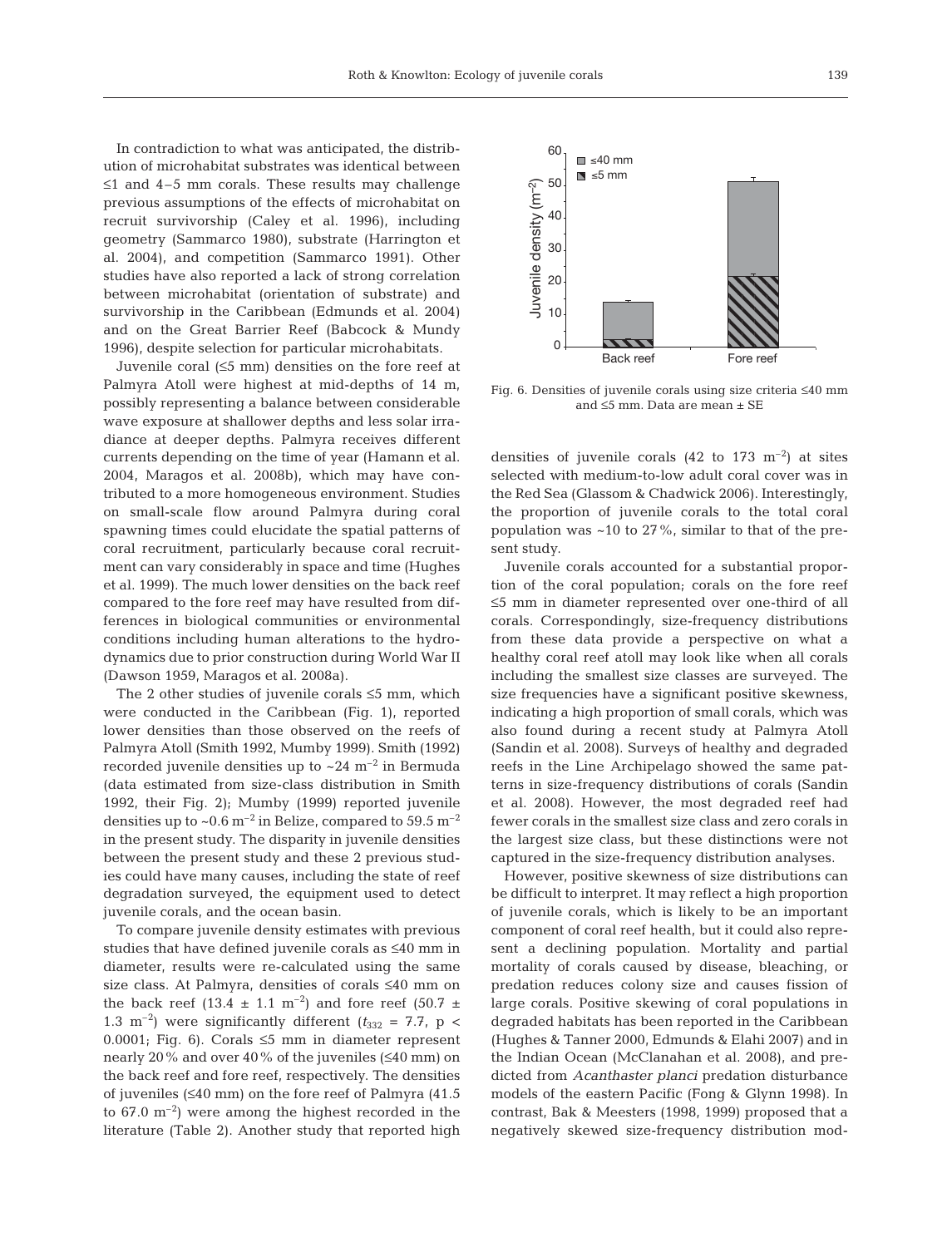| Juvenile<br>density $(m^{-2})$                                                     | Depth<br>(m) | Reef habitat           | Location                                                  | Ocean/sea  | Source                              |  |  |
|------------------------------------------------------------------------------------|--------------|------------------------|-----------------------------------------------------------|------------|-------------------------------------|--|--|
| 67.0                                                                               | 14           | Fore reef              | Palmyra Atoll                                             | C. Pacific | Present study                       |  |  |
| 43.6                                                                               | 18           | Fore reef              | Palmyra Atoll                                             | C. Pacific | Present study                       |  |  |
| $42 - 173$                                                                         | 5            | Patch reef             | Eilat, Israel                                             | Red Sea    | Glassom & Chadwick (2006)           |  |  |
| 41.5                                                                               | 10           | Fore reef              | Palmyra Atoll                                             | C. Pacific | Present study                       |  |  |
| ~24                                                                                | $4.5 - 8.5$  | 'Urchin' zone          | Jamaica                                                   | Caribbean  | Edmunds & Carpenter (2001)          |  |  |
| ~17                                                                                | $3 - 37$     | Drop-off zone          | Netherlands Antilles                                      | Caribbean  | Bak & Engel (1979)                  |  |  |
| 13.3                                                                               | $1.5 - 4.9$  | Back reef              | Palmyra Atoll                                             | C. Pacific | Present study                       |  |  |
| 13, 33                                                                             | 9            | Submarine canyon       | St. Croix, USVI                                           | Caribbean  | Rogers et al. (1984)                |  |  |
| $10.5 - 18.1$                                                                      | 6            | Fringe reef            | St. John, USVI                                            | Caribbean  | Edmunds & Bruno (1996, pers. comm.) |  |  |
| $\sim 8^a$                                                                         | $14 - 26$    | Exposed fore reef      | Florida                                                   | Caribbean  | Edmunds et al. (2004, pers. comm.)  |  |  |
| $6.3 - 43.7$                                                                       | $1 - 6$      | Fringing reef          | <b>Barbados</b>                                           | Caribbean  | Wittenberg & Hunte (1992)           |  |  |
| $5.35 - 12.3$                                                                      | $6 - 16$     | Submarine terrace      | Guam                                                      | W. Pacific | Colgan (1981)                       |  |  |
| $5.2 - 17.9$                                                                       | 10           | Fore reef              | Jamaica                                                   | Caribbean  | Edmunds & Bruno (1996)              |  |  |
| $4.5 - 12.7$                                                                       | $16 - 33$    | Seaward slope          | Guam                                                      | W. Pacific | Colgan (1981)                       |  |  |
| $-4-32^{\rm a}$                                                                    | 5            | Fringing reef          | St. John, USVI                                            | Caribbean  | Edmunds (2000)                      |  |  |
| $3.2 - 7.75$                                                                       | $1 - 6$      | Reef front             | Guam                                                      | W. Pacific | Colgan (1981)                       |  |  |
| $3 - 42$                                                                           | 18, 27, 37   | Submarine canyon       | St. Croix, USVI                                           | Caribbean  | Rogers et al. (1984)                |  |  |
| $2.5 - 32.3$                                                                       | <6           | Outer fore reef        | St. Croix, Barbados, Bonaire,<br>Belize, Jamaica, Grenada | Caribbean  | Carpenter & Edmunds (2006)          |  |  |
| $1.18 - 3.74$                                                                      | $2.7 - 18.6$ | Spur/groove, reef flat | Florida                                                   | Caribbean  | Chiappone & Sullivan (1996)         |  |  |
| $0 - 0.15$                                                                         | 5, 9         | Fringing reef          | St. John, USVI                                            | Caribbean  | Edmunds & Elahi (2007)              |  |  |
| <sup>a</sup> Mean density was estimated from graphs given in $0.25 \text{ m}^{-2}$ |              |                        |                                                           |            |                                     |  |  |

Table 2. Comparative table of mean juvenile coral densities using the standard definition of juvenile corals of ≤40 mm in diameter (in descending order of density). C. = central, USVI = US Virgin Islands, W. = western

eled by a log-normal distribution inferred an unhealthy coral population. They hypothesized that disturbances increased mortality of smaller colonies and coupled with recruitment failure resulted in the predominance of larger colonies. Positively skewed sizefrequency distributions were observed in the present study because we surveyed a healthy coral reef using a novel method to aid in detecting small juveniles. These data suggest that healthy reefs may be positively skewed, and with degradation become normally distributed and with further degradation become negatively skewed.

Because changes in coral size-frequency distributions can result from multiple factors, purely examining relative size frequencies to infer status of a coral population can be misleading. We suggest that, in addition to relative size-frequency data, it is important to compare the absolute numbers in each size class with particular attention to the smallest and the largest size class of corals. In addition, distinguishing recent settlers from the small remains of once-large colonies can help determine the processes underlying the size patterns observed.

Juvenile coral investigations not only provide relevant ecological data for coral population dynamics, but also could be useful as an indicator of environmental changes. Size-frequency distributions could be particularly relevant for coral reefs that do not have a wellestablished baseline of coral populations, yet still provide insight into a reef's resiliency and its future. A standardized procedure for surveying juvenile corals is needed so that data between locations will be comparable (Abelson & Gaines 2005). Daytime coral fluorescence surveys are effective, technologically simple, and affordable, providing a new capability for investigations of coral reef biology. Using fluorescence to aid finding juvenile corals should be part of the standardized technique to ensure reliable data on the smallest life-history stage.

*Acknowledgements.* This research was conducted with support and approval from the US Fish and Wildlife Service and The Nature Conservancy. This research was supported by the Scripps Institution of Oceanography's John Dove Isaacs Professorship of Natural Philosophy (N.K.), a National Science Foundation Interdisciplinary Graduate Education Research Training Fellowship (M.S.R.), and a National Science Foundation Graduate Research Fellowship (M.S.R.). The authors thank J. E. Maragos, T. Konotchick, C. H. Mazel, C. L. Huffard, H. Hamilton, S. A. Sandin, J. E. Smith, and C. McDonald for help in the field or with field equipment, C. N. K. Anderson and K. J. Osborn for help with data analyses and/or figures, and K. L. Marhaver, M. I. Latz, and anonymous reviewers for helpful comments on the manuscript.

#### LITERATURE CITED

▶ Abelson A, Gaines S (2005) A call for a standardized protocol of coral recruitment research and outlines for its conception. Mar Pollut Bull 50:1745–1748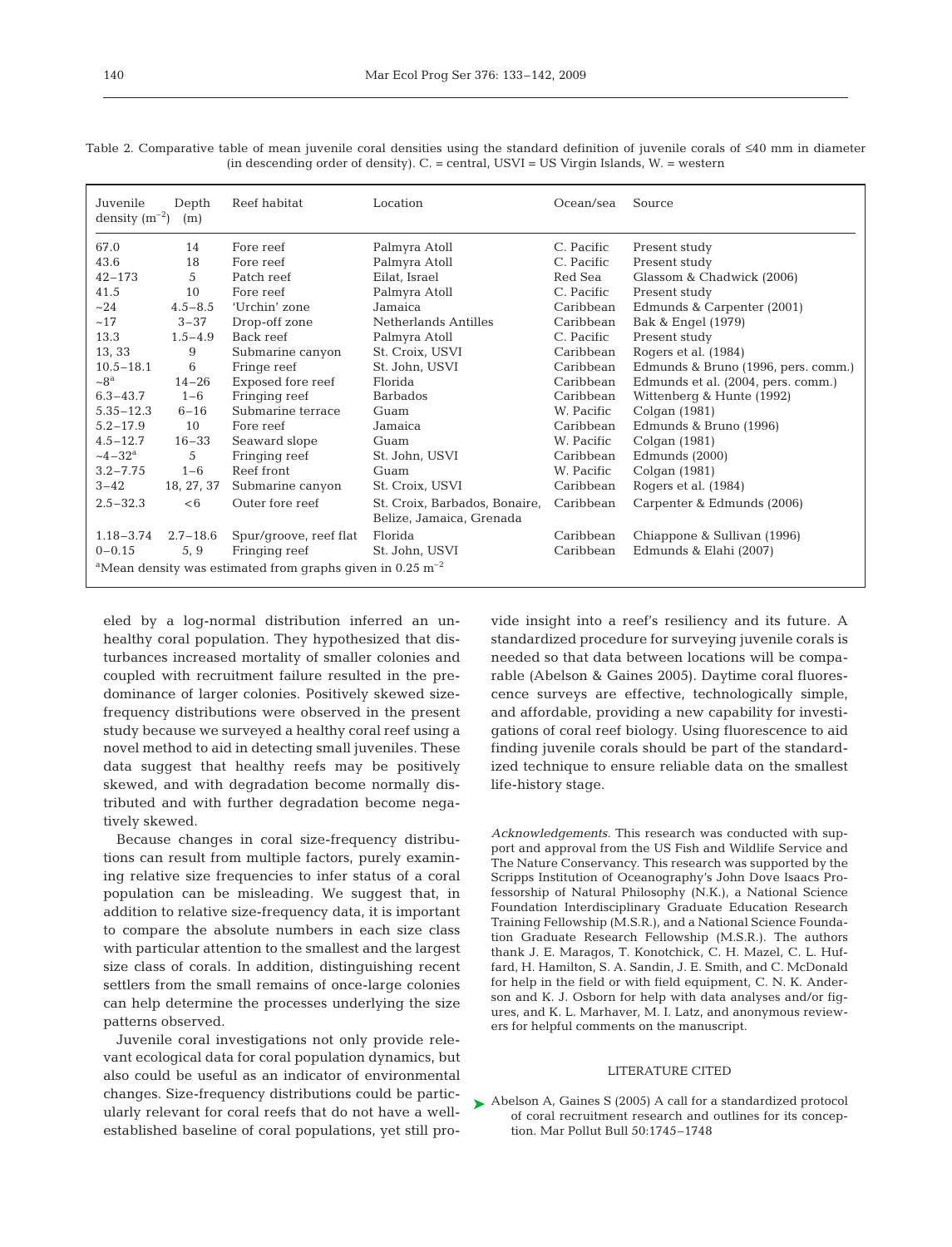Aronson RB, Macintyre IG, Precht WF, Murdoch TJT, Wapnick CM (2002) The expanding scale of species turnover events on coral reefs in Belize. Ecol Monogr 72:233–249

- ► Babcock R (1991) Comparative demography of three species of scleractinian corals using age- and size-dependent classifications. Ecol Monogr 61:225–244
- ► Babcock R, Mundy C (1996) Coral recruitment: consequences of settlement choice for early growth and survivorship in two scleractinians. J Exp Mar Biol Ecol 206:179–201
	- Babcock RC, Baird AH, Piromvaragorn S, Thomson DP, Willis BL (2003) Identification of scleractinian coral recruits from Indo-Pacific reefs. Zool Stud 42:211–226
- ▶ Baird AH, Salih A, Trevor-Jones A (2006) Fluorescence census techniques for the early detection of coral recruits. Coral Reefs 25:73–76
- $\blacktriangleright$  Bak RPM (1987) Effects of chronic oil pollution on a Caribbean coral reef. Mar Pollut Bull 18:534–539
- ► Bak RPM, Engel MS (1979) Distribution, abundance and survival of juvenile hermatypic corals (Scleractinia) and the importance of life history strategies in the parent coral community. Mar Biol 54:341–352
- ► Bak RPM, Meesters EH (1998) Coral population structure: the hidden information of colony size-frequency distributions. Mar Ecol Prog Ser 162:301–306
	- Bak RPM, Meesters EH (1999) Population structure as a response of coral communities to global change. Am Zool 39:56–65
- ▶ Bellwood DR, Hughes TP, Folke C, Nystrom M (2004) Confronting the coral reef crisis. Nature 429:827–833
- ▶ Birrell CL, McCook LJ, Willis BL (2005) Effects of algal turfs and sediment on coral settlement. Mar Pollut Bull 51: 408–414
- ► Box SJ, Mumby PJ (2007) Effect of macroalgal competition on growth and survival of juvenile Caribbean corals. Mar Ecol Prog Ser 342:139–149
- ▶ Brown BE, Clarke KR, Warwick RM (2002) Serial patterns of biodiversity change in corals across shallow reef flats in Ko Phuket, Thailand, due to the effects of local (sedimentation) and regional (climatic) perturbations. Mar Biol 141:  $21 - 29$
- ► Caley MJ, Carr MH, Hixon MA, Hughes TP, Jones GP, Menge BA (1996) Recruitment and the local dynamics of open marine populations. Annu Rev Ecol Syst 27:477–500
	- Carpenter RC, Edmunds PJ (2006) Local and regional scale recovery of *Diadema* promotes recruitment of scleractinian corals. Ecol Lett 9:268–277
	- Chiappone M, Sullivan KM (1996) Distribution, abundance and species composition of juvenile scleractinian corals in the Florida Reef Tract. Bull Mar Sci 58:555–569
	- Colgan MW (1981) Long-term recovery process of a coral community after catastrophic disturbance. Technical Report 76. University of Guam Marine Laboratory, Mangilao
	- Connell JH (1973) Population ecology of reef-building corals. In: Jones OA, Endean R (eds) Biology and geology of coral reefs, Vol 2: Biology 1. Academic Press, New York, p 205–245
	- Dawson EY (1959) Changes in Palmyra Atoll and its vegetation through the activities of man 1913–1958. Pac Naturalist 1:3–51
- ► Dustan P (1977) Vitality of reef coral populations off Key Largo, Florida: recruitment and mortality. Environ Geol 2: 51–58
- ► Edmunds PJ (2000) Patterns in the distribution of juvenile corals and coral reef community structure in St. John, US Virgin Islands. Mar Ecol Prog Ser 202:113–124
- ► Edmunds PJ, Bruno JF (1996) The importance of sampling

scale in ecology: kilometer-wide variation in coral reef communities. Mar Ecol Prog Ser 143:165–171

- Edmunds PJ, Carpenter RC (2001) Recovery of *Diadema antil-*➤ *larum* reduces macroalgal cover and increases abundance of juvenile corals on a Caribbean reef. Proc Natl Acad Sci USA 98:5067–5071
- ► Edmunds PJ, Elahi R (2007) The demographics of a 15-year decline in cover of the Caribbean reef coral *Montastraea annularis.* Ecol Monogr 77:3–18
	- Edmunds PJ, Aronson RB, Swanson DW, Levitan DR, Precht WF (1998) Photographic versus visual census techniques for the quantification of juvenile corals. Bull Mar Sci 62: 937–946
- ► Edmunds PJ, Bruno JF, Carlon DB (2004) Effects of depth and microhabitat on growth and survivorship of juvenile corals in the Florida Keys. Mar Ecol Prog Ser 278:115–124
- ► Fong P, Glynn PW (1998) A dynamic size-structured population model: Does disturbance control size structure of a population of the massive coral *Gardineroseris planulata* in the Eastern Pacific? Mar Biol 130:663–674
- ► Fox HE (2004) Coral recruitment in blasted and unblasted sites in Indonesia: assessing rehabilitation potential. Mar Ecol Prog Ser 269:131–139
- ► Gardner TA, Cote IM, Gill JA, Grant A, Watkinson AR (2003) Long-term region-wide declines in Caribbean corals. Science 301:958–960
- ► Glassom D, Chadwick NE (2006) Recruitment, growth and mortality of juvenile corals at Eilat, northern Red Sea. Mar Ecol Prog Ser 318:111–122
- ► Hamann IM, Boehlert GW, Wilson CD (2004) Effects of steep topography on the flow and stratification near Palmyra Atoll. Ocean Dyn 54:460–473
- ► Harrington L, Fabricius K, De'Ath G, Negri A (2004) Recogni tion and selection of settlement substrata determine postsettlement survival in corals. Ecology 85:3428–3437
	- Harriott VJ (1985) Recruitment patterns of scleractinian corals at Lizard Island, Great Barrier Reef. Proc 5th Int Coral Reef Symp, Tahiti 4:367–372
- ► Hoegh-Guldberg O, Mumby PJ, Hooten AJ, Steneck RS and others (2007) Coral reefs under rapid climate change and ocean acidification. Science 318:1737–1742
- ► Hughes TP (1994) Catastrophes, phase shifts, and large-scale degradation of a Caribbean coral reef. Science 265: 1547–1551
	- Hughes TP, Tanner JE (2000) Recruitment failure, life histories, and long-term decline of Caribbean corals. Ecology 81:2250–2263
- ▶ Hughes TP, Baird AH, Dinsdale EA, Moltschaniwskyj NA, Pratchett MS, Tanner JE, Willis BL (1999) Patterns of recruitment and abundance of corals along the Great Barrier Reef. Nature 397:59–63
- Jackson JBC (1997) Reefs since Columbus. Coral Reefs 16: ➤ S23–S32
- ▶ Jompa J, McCook LJ (2002) Effects of competition and herbivory on interactions between a hard coral and a brown alga. J Exp Mar Biol Ecol 271:25–39
- ► Knowlton N, Jackson JBC (2008) Shifting baselines, local impacts, and global change on coral reefs. PLoS Biol 6:e54
	- Kramer PA (2003) Synthesis of coral reef health indicators for the Western Atlantic: results of the AGRRA Program (1997–2000). Atoll Res Bull 496:1–57
- ► Lirman D (2001) Competition between macroalgae and corals: effects of herbivore exclusion and increased algal biomass on coral survivorship and growth. Coral Reefs 19:392–399
	- Maragos J, Friedlander AM, Godwin S, Musburger C and others (2008a) U.S. coral reefs in the Line and Phoenix